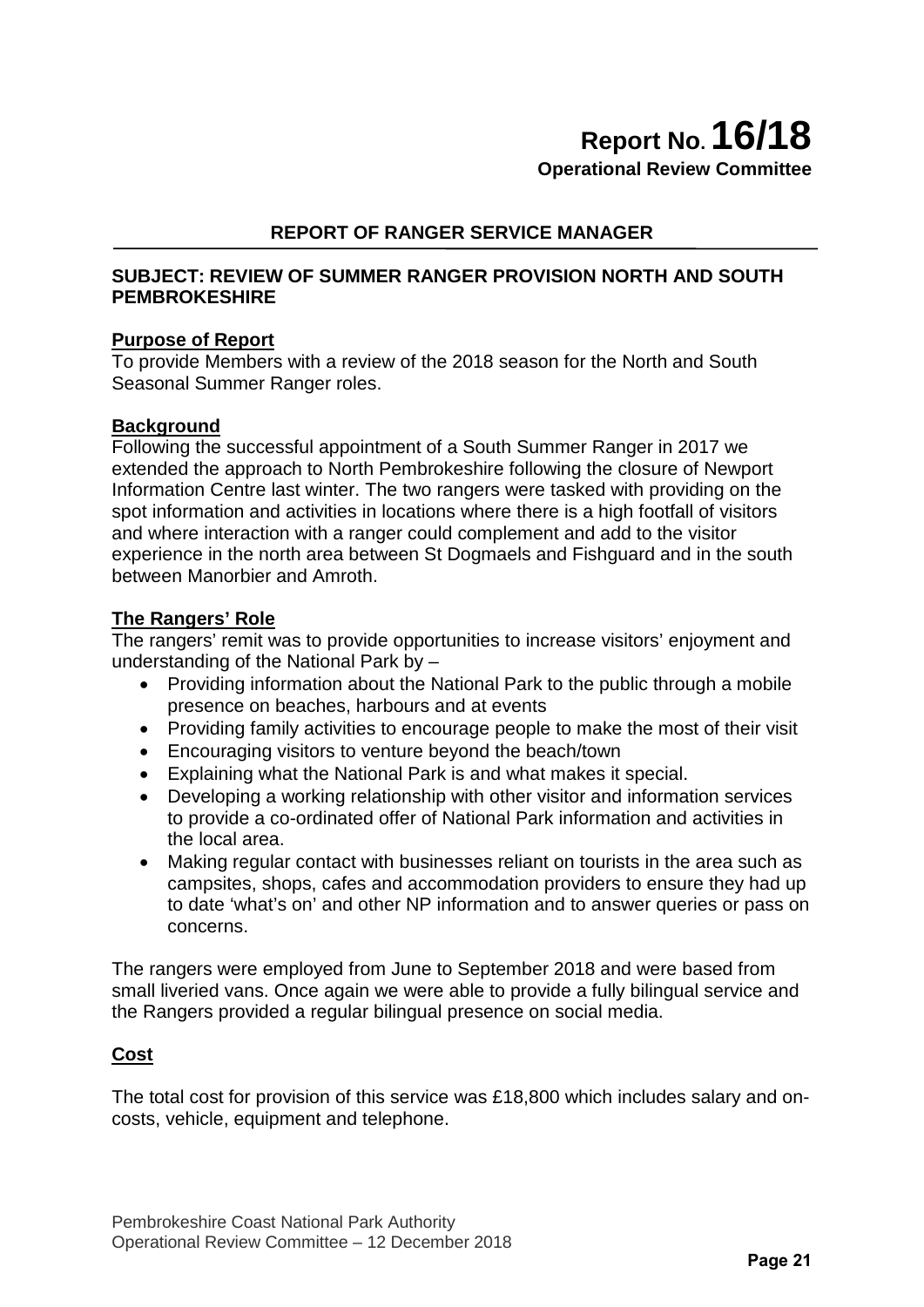# **Achievements**

- The Rangers engaged a total of 2,681 people. 85% of these participated in Ranger led activities; in the south area this represented an increase in participation of 62% from last year. A stand was provided at Newport Carnival, the Opening of the Medieval Pottery Kiln at Newport Memorial Hall, Cardigan Agricultural Show, Nevern Agricultural Show and at the Small World Theatre Cragen Sea Monster events at Tenby North Beach and Goodwick. A large scale beach art event was organised on Tenby North Beach.
- The average attendance for each day's activities was 27 people with activities offered including crab catching, rock pooling, beach cleans and beach games
- The Rangers were in weekly contact with over 120 local businesses with a large number displaying the Ranger's weekly schedule for visitors. An information pack for businesses was created by each Ranger so that their staff could pass on locally relevant information about the National Park to the general public.
- The North Ranger presented at the 'Destination Pembrokeshire' forum to local businesses about the new role and how he could assist them for the season.
- The South Ranger was involved in 2 TV interviews which have been viewed over 11,800 times online.
- In the South area 24% of those engaged had no previous knowledge of the National Park, with over 50% of the visitors at Tenby South and Saundersfoot having no knowledge at all prior to speaking to the Ranger
- Excellent feedback was received from both visitors and local businesses and organisations both face to face, through social media and through an online survey. A sample is provided in the appendix.

### **Areas for further development / improvement**

- To consider wet weather alternatives working with partner venues such as Tenby Museum, village halls or our Centres.
- Ranger activities are popular and on fine days we could offer any number of activities at any number of venues so we need to carefully consider what we want each person to take from their interaction with a Ranger and where we can target this activity to best effect.
- Additional information and display resources to provide an alternative to our information caravan to be used at a variety of venues throughout the summer would be extremely beneficial. There is no doubt that the more visible the presence the more visitors are drawn in to engage with the Rangers. The Ranger Service Manager is looking at a number of ways this could be achieved for next season.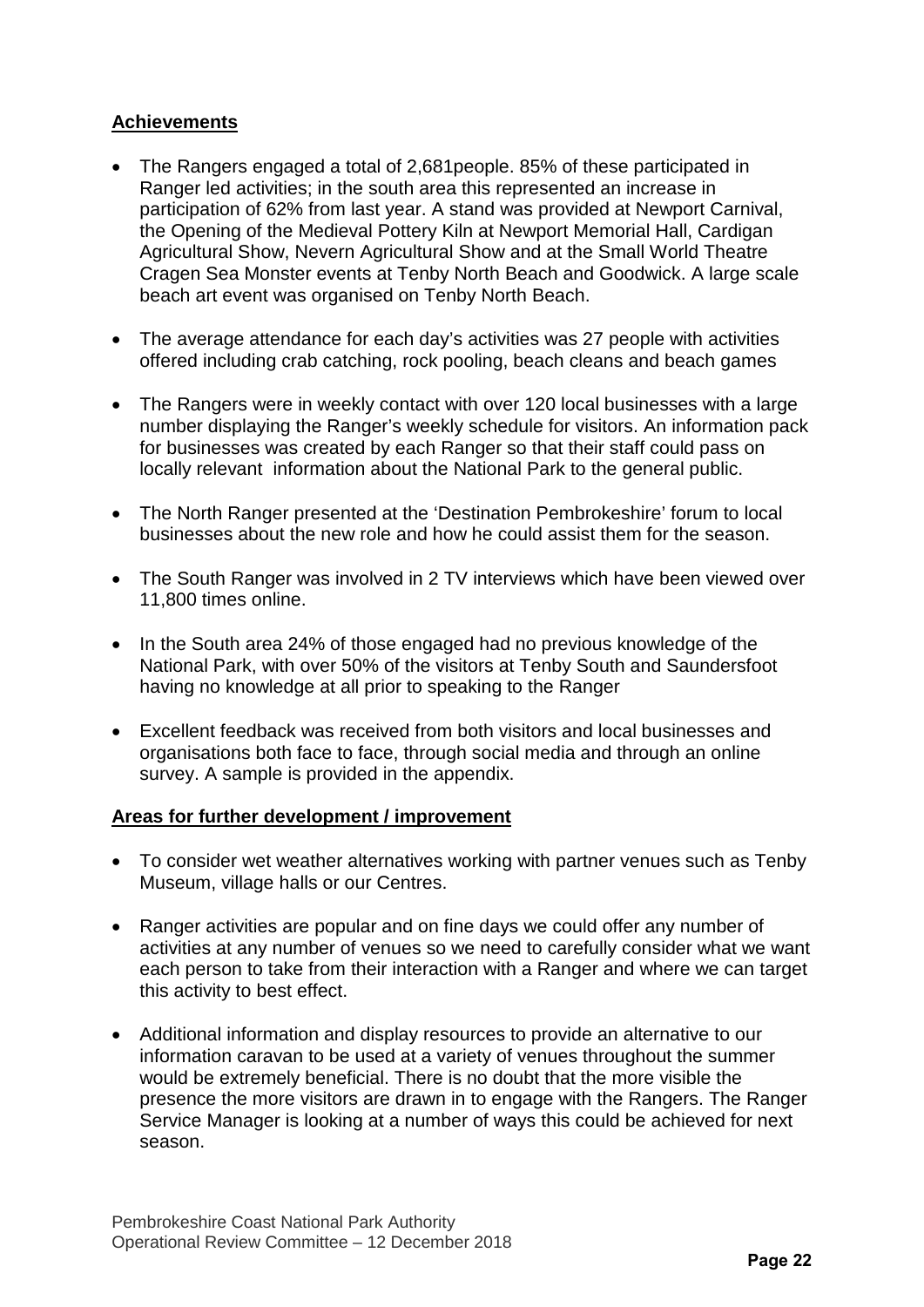# **Conclusion**

The Summer Ranger presence in North and South Pembrokeshire has been well received by visitors, businesses and local communities. Whilst short duration seasonal posts cannot be seen to replace the service offered by the Information Centres, the Ranger's presence has provided reassurance to communities that the National Park Authority is committed to providing services to visitors. Many of the visitors engaged by the ranger would not have participated in a National Park event had the ranger not been present on the day, and their feedback indicates that the Ranger's work helped them to learn about and experience more of the special qualities of the National Park.

# **RECOMMENDATION:**

**That Members note the contents of this paper and endorse this approach to provision of visitor services.**

*(For further information, please contact Libby Taylor, Ranger Service Manager)* 

*Author: Libby Taylor*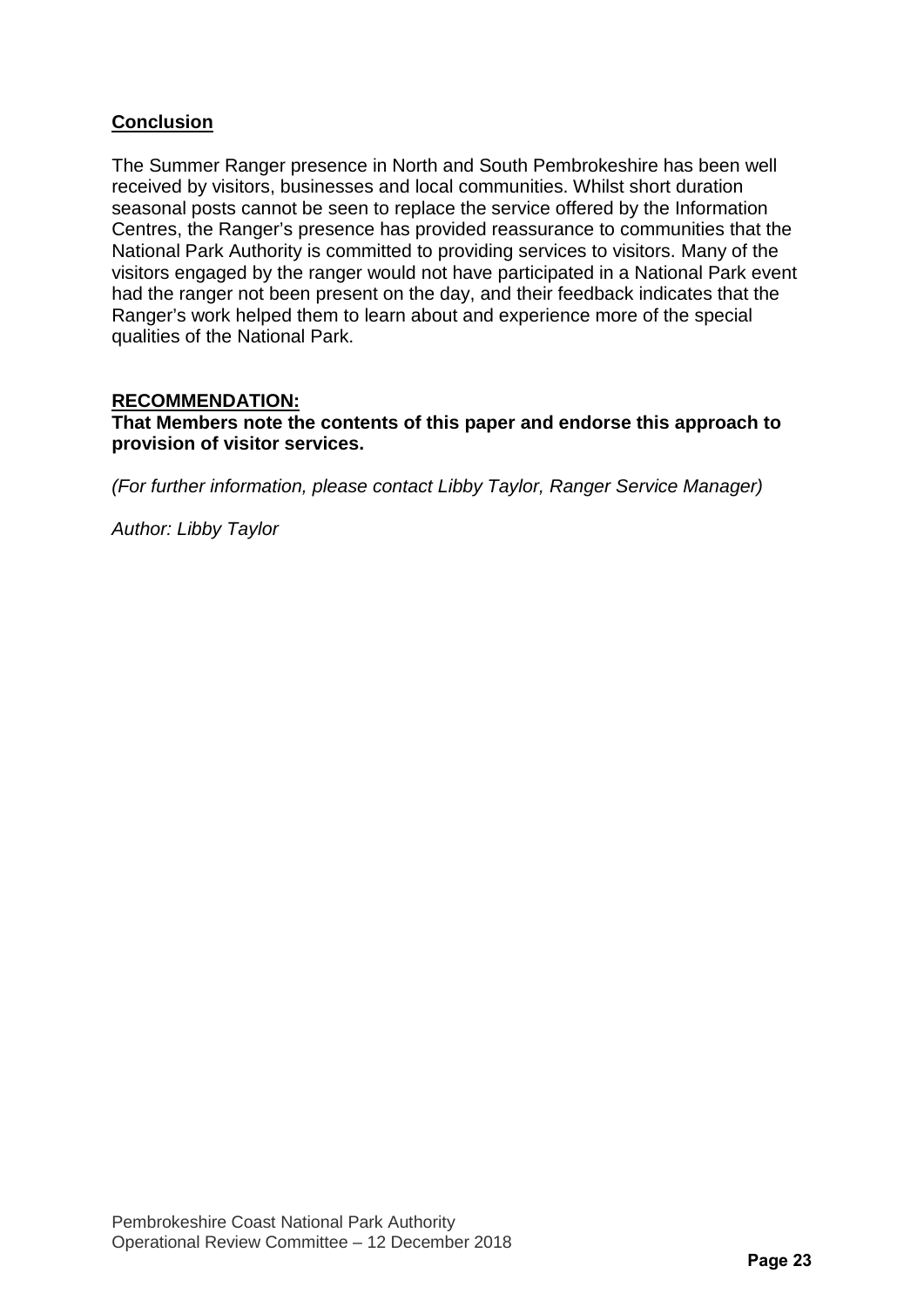# **Appendix 1**

### **Feedback from Stakeholders**

*"It was great for holiday makers to have someone in the area that could supply information about free activities available, particularly in the school holidays. Very informative with his emails…and a lot of people attending even on a wet day. Perhaps a village hall could be used in wet weather"* 

### **Osborne Shop, Amroth**

*"Having the Ranger in the area made sure that there was always a touch-base contact for PCNPA expertise and advice. It also meant that we could actively get involved in a series of joint ventures with PCNPA that we fun and informative and professionally organised. Guto did a superb job this summer."*

### **Tenby Museum and art Gallery**

*"It was the first time we had a NP Ranger doing Summer Activities on the beach and it was great we could inform the visitors about this excellent role. Having the poster placed in our window each week was helpful and we could also guide people to go and do other activities in other areas. We really hope that the PCNPA decide to employ another Summer Ranger in 2019!"* 

### **Newport Ice Cream Shop**

*"Ewan always popped in to let us know what activities he was doing in the harbour. Having him around attracted more people and also created a fun environment for all ages. It would have been nice to have had him here more often"*

### **Café on the Quay, Lower Town Fishguard**

*"I really enjoyed taking part in the rock pooling on Poppit beach with Ewan. He was really busy but made sure he spent time with everyone. As a local B&B owner, I made sure that I told all my guests to take part in the Summer Rangers activitieswhat a fantastic initiative, plus it was FREE!!* 

# **Bethsaida B&B, St Dogmaels**

### **Feedback from Visitors**

Always visible, super friendly and engaging. Excellent source of info with mix of educational (enviro impact particularly) and fun / activities available locally. Superb ambassadors for the National Park. Genuinely one of the best NP initiatives I've seen in recent years.

### – **online survey response**

We had a great time crabbing with Ewan at Newport Parrog this evening. The kids (and adults) loved it , they learnt so much and enjoyed every minute! Diolch - Facebook Recommendation